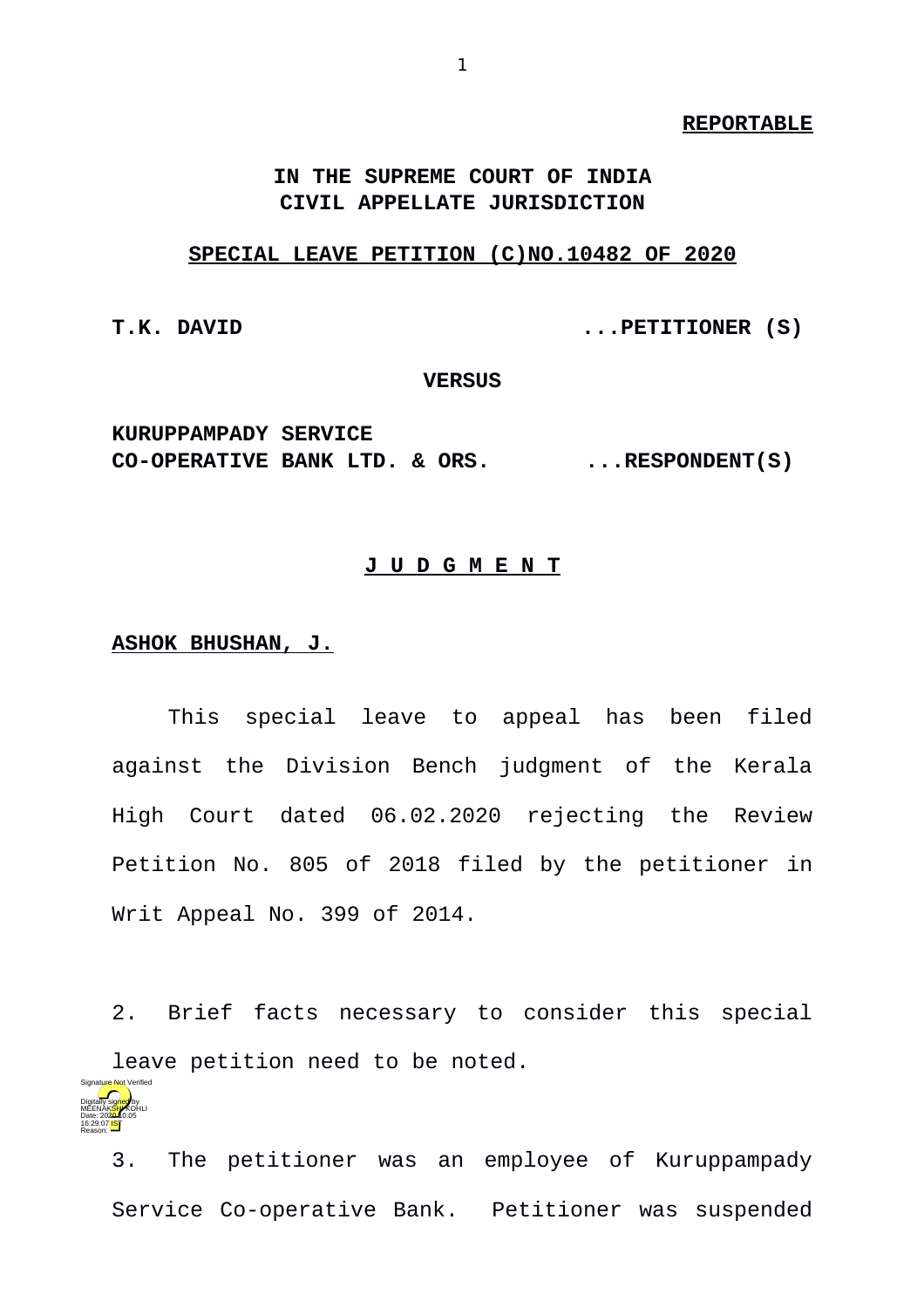and disciplinary inquiry was conducted by the Bank. The Bank vide order dated 20.03.2003 dismissed the petitioner consequent to domestic enquiry. There has been series of litigation between the petitioner and the Bank and thereafter Cooperative Arbitration Court by order dated 18.08.2010 gave award by which punishment of dismissal was modified as reduction to a lower rank. Against the order dated 18.08.2010 both the petitioner as well as the Bank filed Appeal No. 78 of 2010 and No. 81 of 2010 respectively. The Cooperative Tribunal vide its judgment dated 16.08.2011 disposed of both the appeals by which the punishment of compulsory retirement on 20.03.2003 was imposed with terminal benefits subject to liability, if any, duly assessed. Against the order of the Cooperative Tribunal a writ petition was filed by the petitioner before the learned Single Judge of the Kerala High Court, which writ petition was dismissed by judgment dated 31.07.2013 against which judgment Writ Appeal No. 1313 of 2013 was filed by petitioner before the Division Bench. The Division Bench of the High Court vide its judgment dated 11.03.2015 dismissed the writ appeal filed by the petitioner.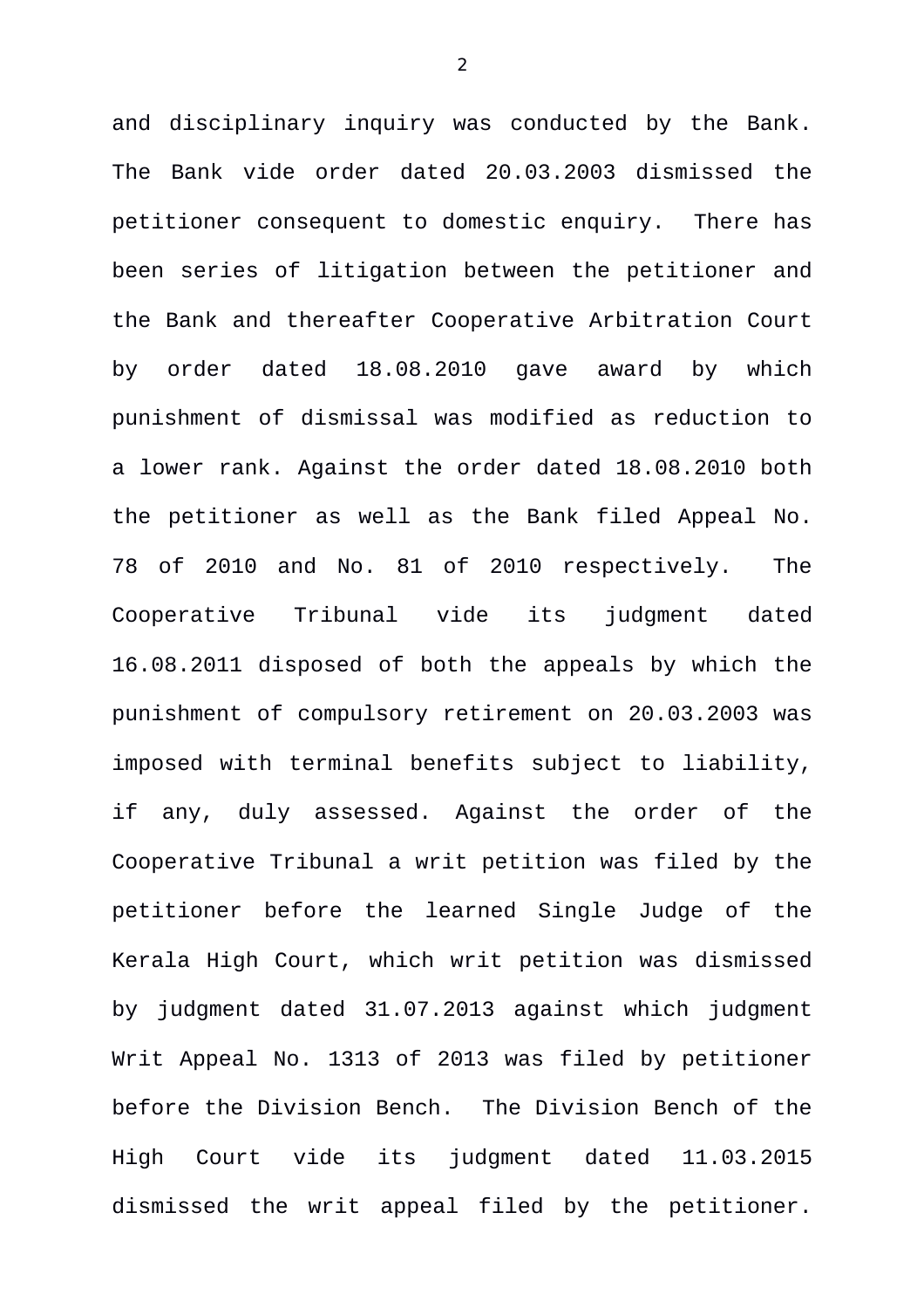Aggrieved by the Division Bench judgment dated 11.03.2015, the petitioner filed a Special Leave Petition No. 24231 of 2015 before this Court, which was dismissed by order dated 21.08.2015, which is as follows:-

"Heard.

Delay condoned.

We do not see any merit in this special leave petition which is hereby dismissed."

4. After dismissal of special leave petition, a Review Petition No. 1521 of 2016 was filed in this Court, which too was dismissed on 02.03.2016. The petitioner also filed a Curative Petition No. 245 of 2016, which also was dismissed on 12.05.2016. After the aforesaid proceedings in this Court, the petitioner filed a Review Petition, R.P. No. 805 of 2018 in Writ Appeal No.399 of 2014, which review petition has been dismissed by the High Court vide its judgment dated 06.02.2020. Aggrieved with the judgment dated 06.02.2020, this special leave petition has been filed.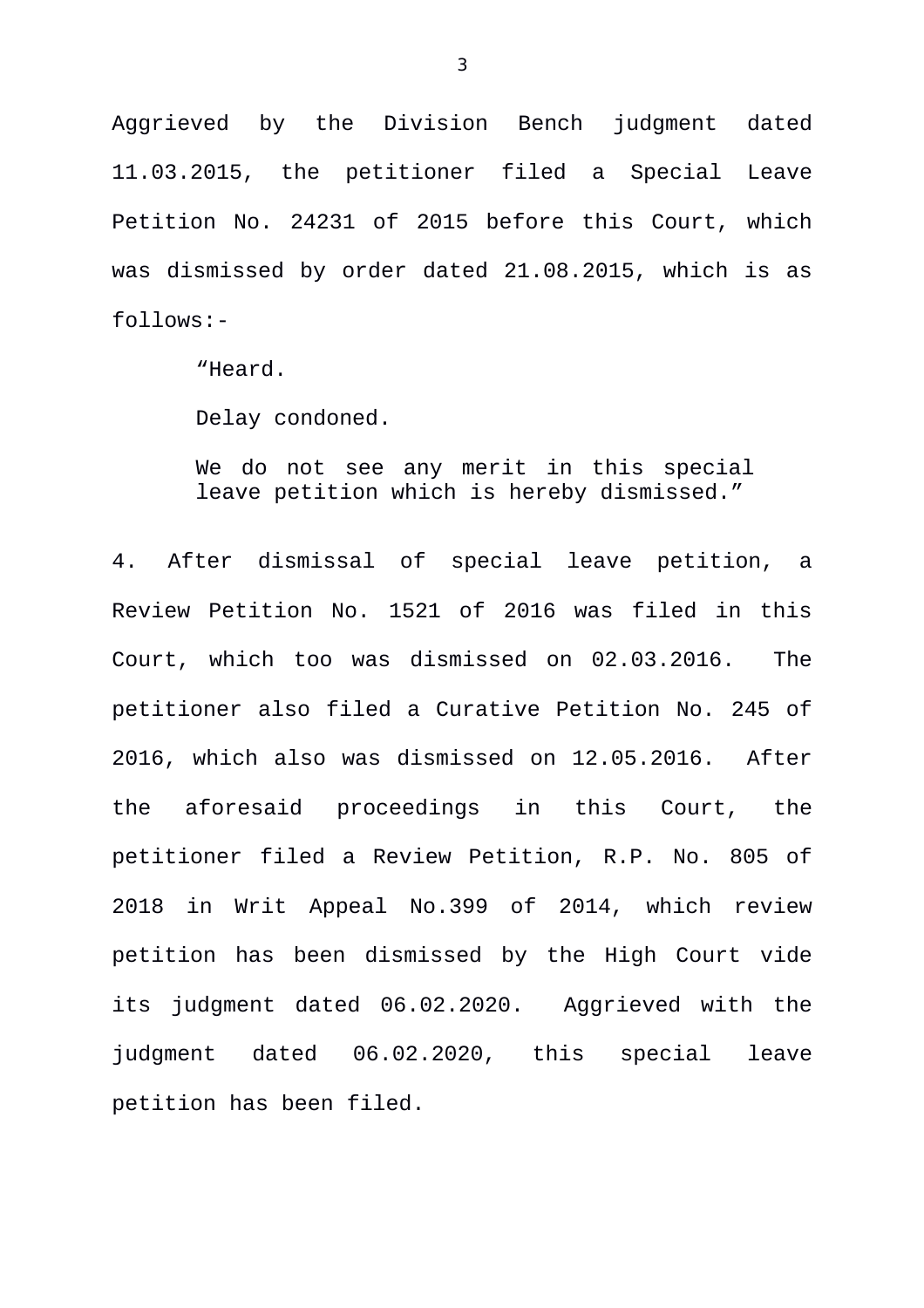5. Learned counsel for the petitioner challenging the order on the review submits that earlier dismissal of the special leave petition on 21.08.2015 shall not operate as res judicata. He further submits that the petitioner was dismissed on petty charges due to political vendetta. He further contends that Cooperative Arbitration Court, which has imposed punishment of reduction in rank was wrongly substituted by compulsory retirement by the Cooperative Tribunal. Learned counsel for the petitioner has also referred to judgment of this Court in **Kunhayammed and Ors. Vs. State of Kerala and Anr., (2000) 6 SCC 359.**

6. We have heard learned counsel for the petitioner and have perused the records.

7. The earlier Special Leave Petition (C) No. 24231 of 2015 was filed by the petitioner challenging the Division Bench judgment dated 11.03.2015 by which his Writ Appeal was dismissed. The Review Petition No. 805 of 2018 giving rise to this special leave petition has been filed to review the judgment dated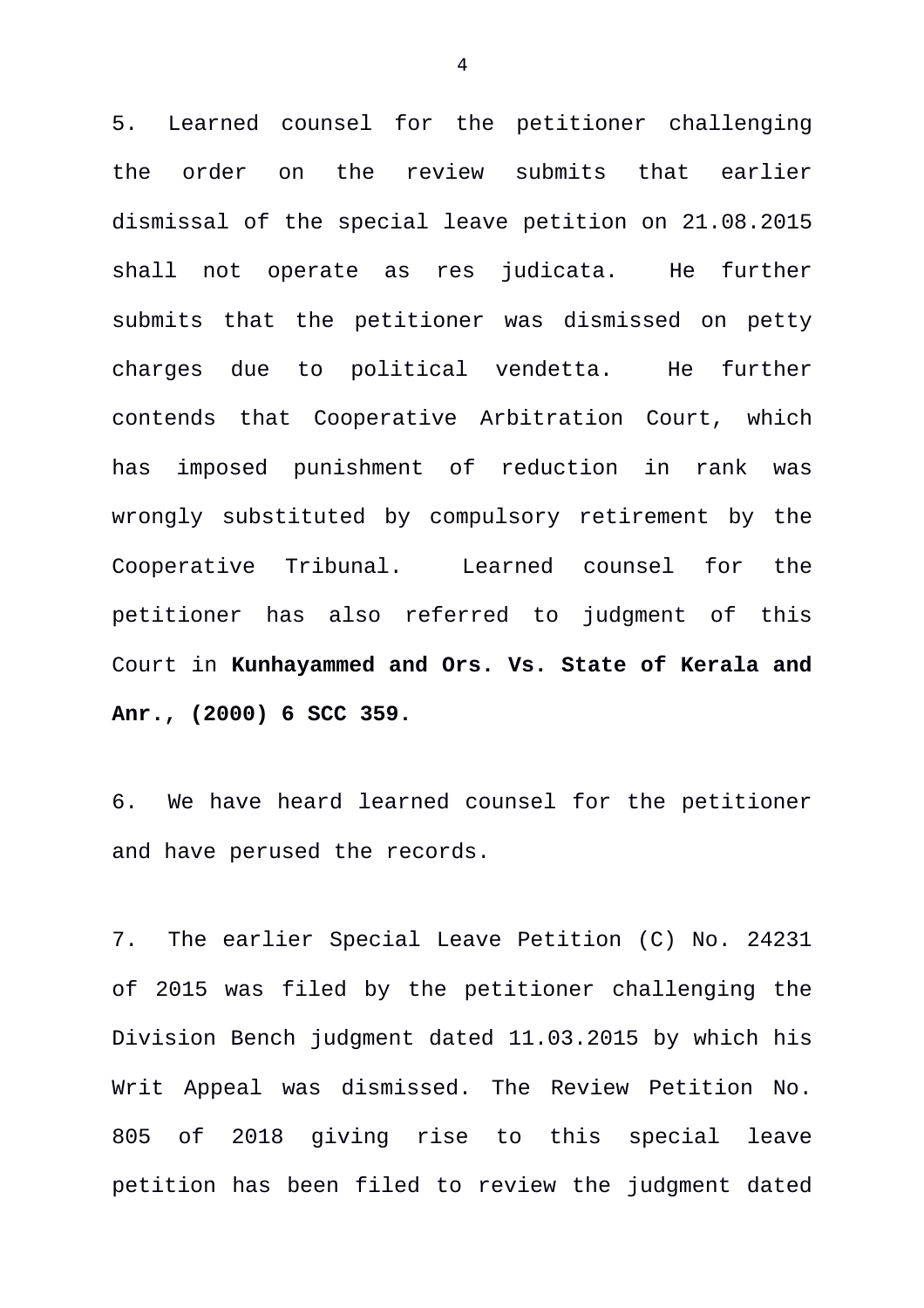11.03.2015 of the Division Bench. A review petition as well as curative petition was filed by the petitioner after dismissal of his earlier special leave petition. The judgment of this Court in **Kunhayammed and Ors. Vs. State of Kerala and Anr. (supra)** laid down that where the special leave petition is dismissed there being no merger, the aggrieved party is not deprived of any statutory right of review, if it was available and he can pursue it. In paragraph 34, this Court made following observations:-

> "**34.** ................But where the special leave petition is dismissed there being no merger, the aggrieved party is not deprived of any statutory right of review, if it was available and he can pursue it. It may be that the review court may interfere, or it may not interfere depending upon the law and principles applicable to interference in the review.................."

8. The Division Bench of the High Court by the impugned judgment dated 06.02.2020 has not dismissed the review petition as not maintainable. The High Court proceeded to meticulously examine the question and after consideration came to the conclusion that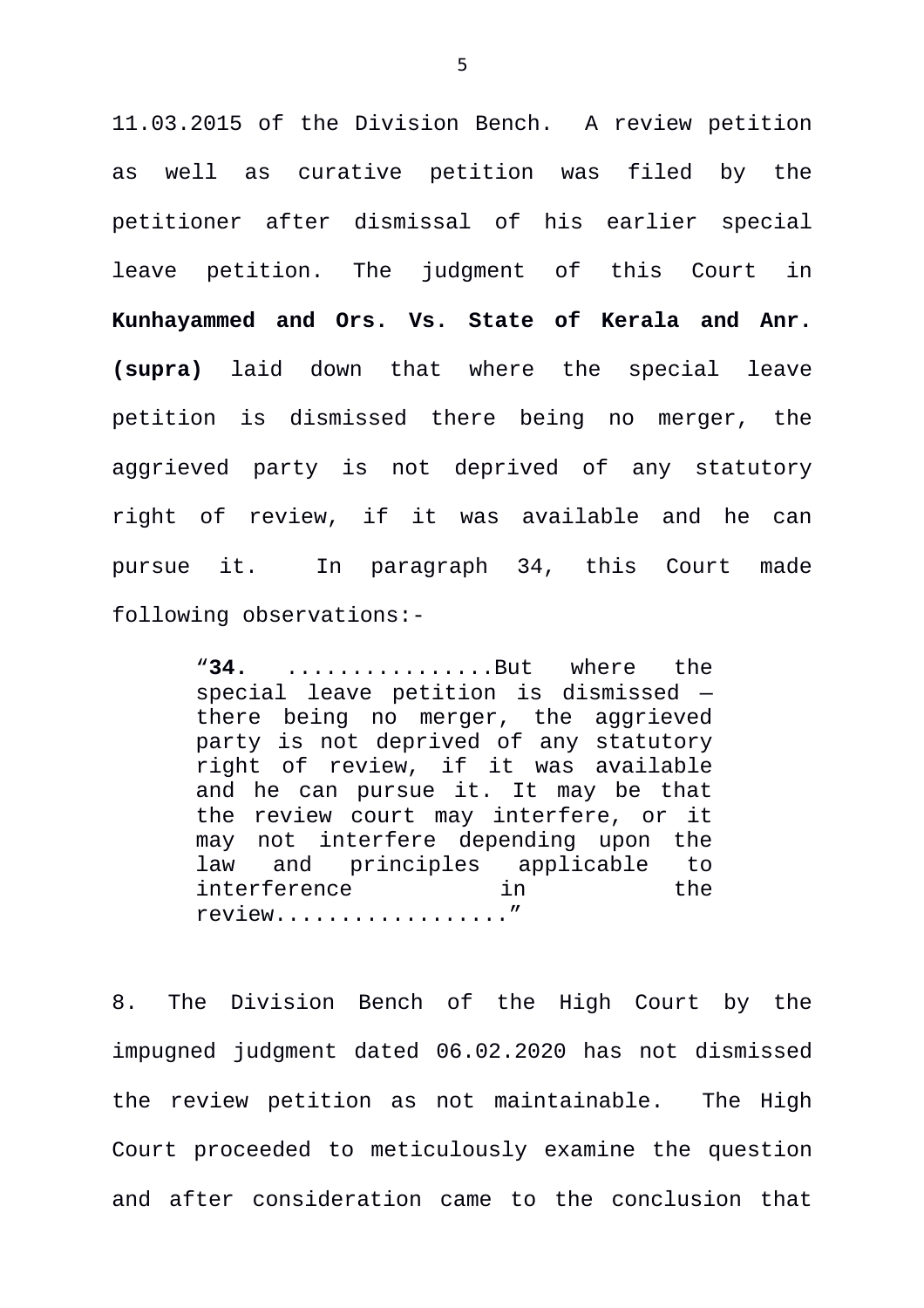there is no mistake or omission amounting to error apparent on the face of the record. In paragraphs 8 and 9 of the judgment, High Court held:-

> "**8.** This Court in paragraph Nos.11 and 12 of the judgment passed in writ appeal, elaborately considered the conversion of punishment to compulsory retirement with sufficient reasonings and justified the Co-operative Tribunal for setting aside the punishment of reduction to lower rank and imposing compulsory retirement. The aforesaid findings are made consciously after making due deliberations on the materials on record and the findings of the single Bench of this Court. The findings of this Court are supported by the decisions of the Apex Court in Hussain Sasansaheb Kaladgi v. State of Maharashtra [AIR 1987 SC 1627] and J.K.Synthetics Ltd. v. K.P.Agarwal and Another [(2007) (2) SCC 433].

> 9. So there is no omission to consider the legality or correctness of the punishment or power of the Co-operative Tribunal to impose such a punishment of compulsory retirement. There is no mistake or omission amounting to error apparent on the face of the record, as contended by the revision petitioner. In view of the legal proposition laid down by the Supreme Court in the decisions referred above, this Court is not inclined to rehear or reconsider the above findings, as the review is not an appeal in disguise. Hence, the review petition fails and is dismissed accordingly."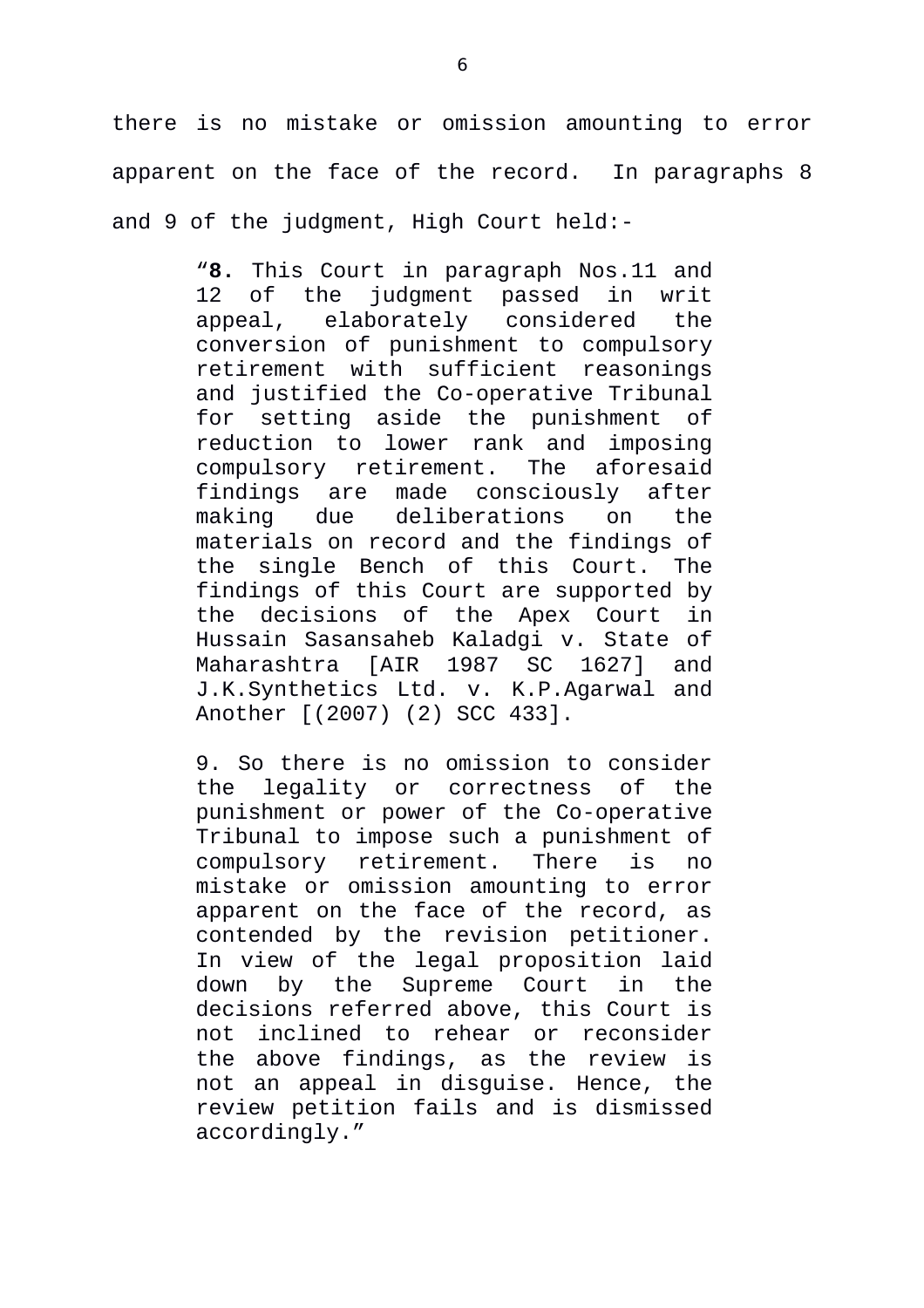9. The review petition filed by the petitioner, thus, was rejected on merits.

10. The first question, which need to be considered is as to whether the present special leave petition challenging the above review order dated 06.02.2020 is maintainable when the Division Bench judgment dated 11.03.2015 has neither been challenged nor can be challenged in this special leave petition. The consequence of the rejection of the review petition is that the High Court has refused to review the judgment of the Division Bench dated 11.03.2015 passed in Writ Appeal No. 399 of 2014. As noted above, the Division Bench judgement dated 11.03.2015 was questioned by petitioner by special leave petition in this Court, which was dismissed on 21.08.2015. When the Special Leave Petition No. 24231 of 2015 challenging the earlier judgment has already been dismissed, such dismissal has become final between the parties. In this special leave petition, the petitioner cannot challenge the earlier order dated 11.03.2015 against which he unsuccessfully has earlier filed the special leave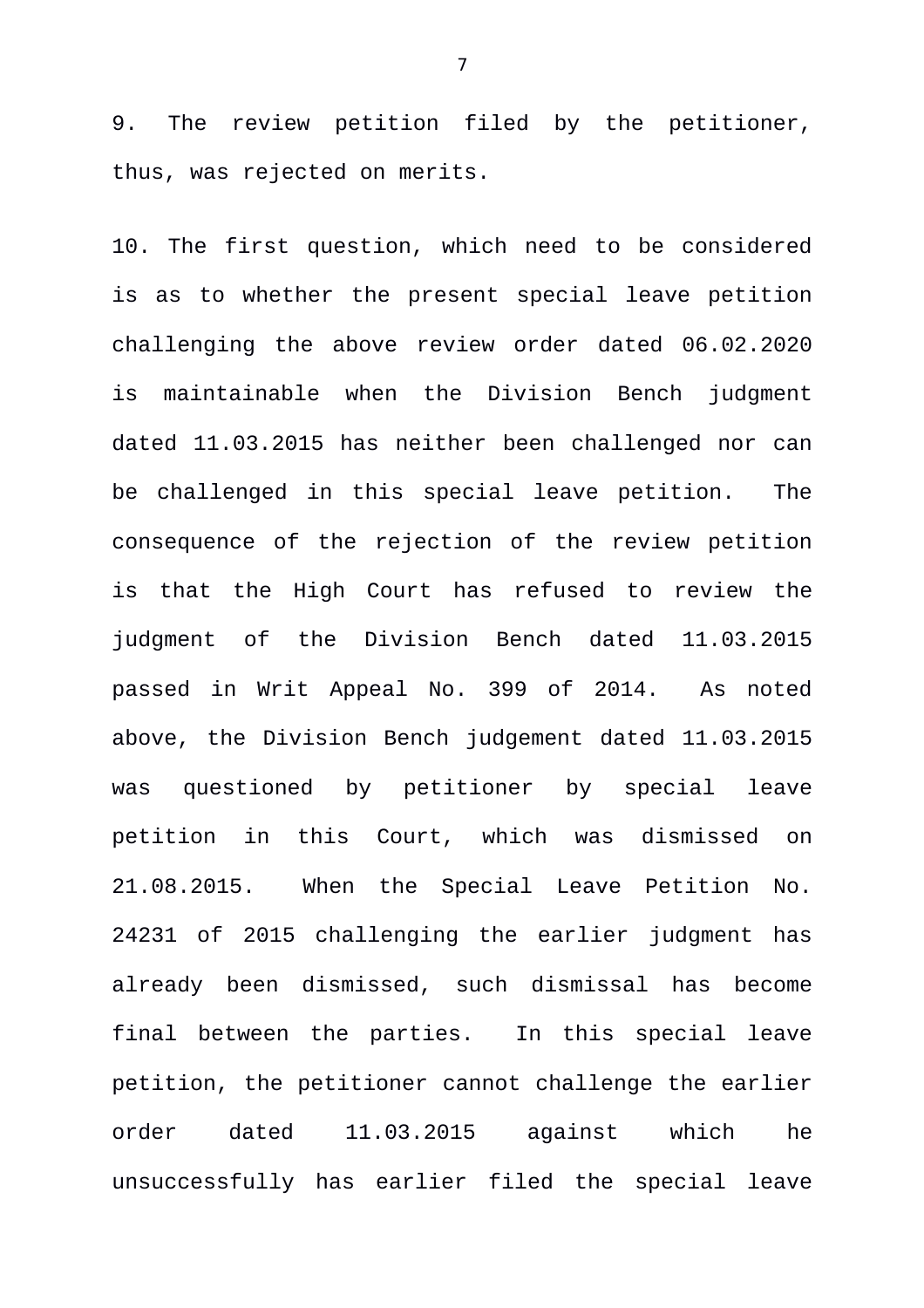petition. When the order dated 11.03.2015 is unassailable by the petitioner in this special leave petition, no relief can be granted to petitioner, which may have effect in any manner diluting, modifying or reversing the earlier judgment dated 11.03.2015.

11. This Court had earlier considered the question as to whether the special leave petition challenging the order rejecting review petition is maintainable when the main judgment of the High Court is not under challenge. We may refer to judgment of this Court in **Municipal Corporation of Delhi Vs. Yashwant Singh Negi, (2013) 2 SCR 550**. In the above case, a special leave petition was preferred against an order rejecting the review petition. A preliminary objection was raised that special leave petition is not maintainable since the main judgment is not challenged. In paragraph 1 of the judgment, facts have been noticed, which are to the following effect:-

> "**1.** This special leave petition has been preferred against the order dated 11.09.2009 passed by the High Court of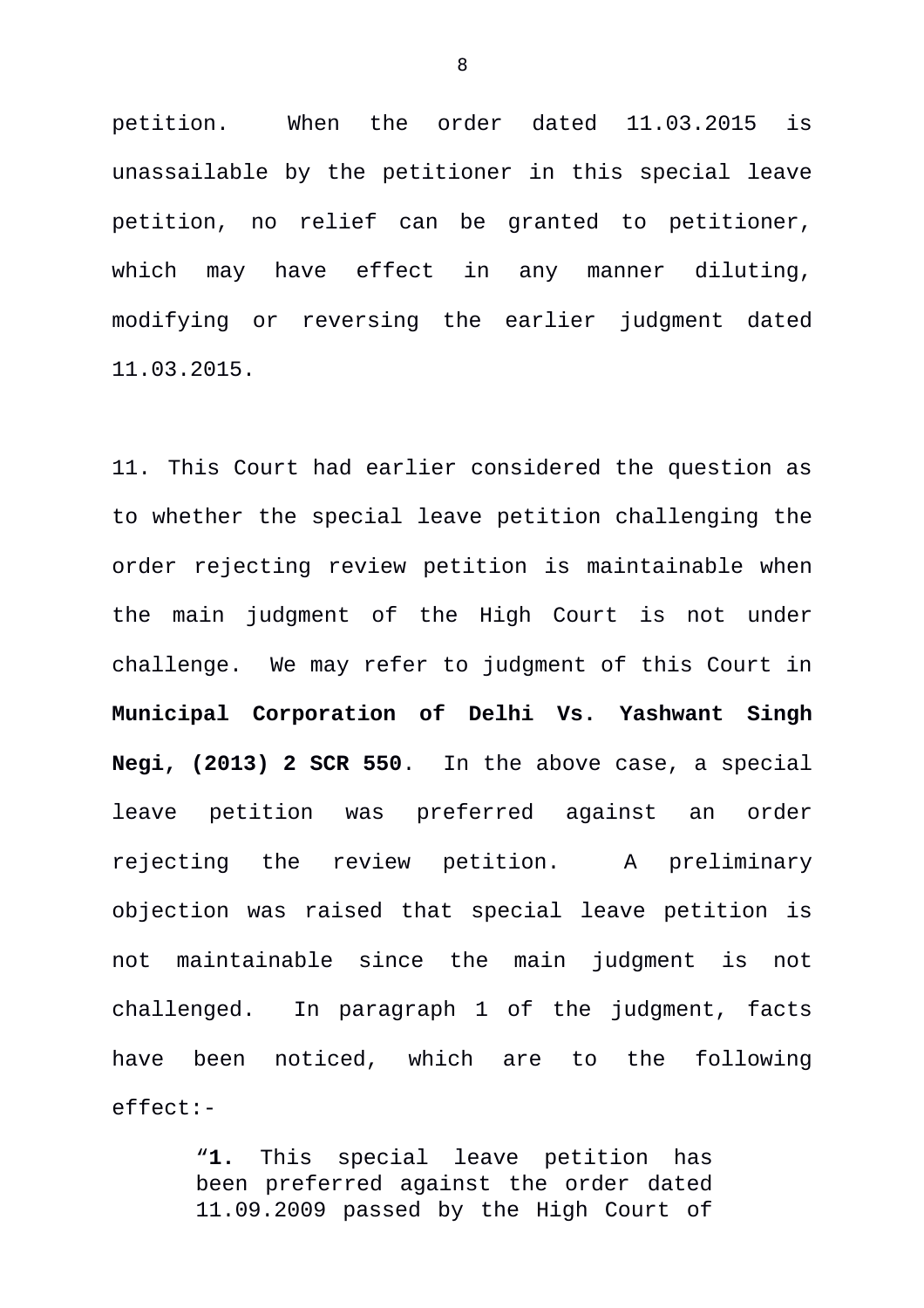Delhi in Review Petition No. 79 of 2009 in LPA No. 1233 of 2006. Mr. Nidhesh Gupta, learned senior counsel appearing for the Respondent raised a preliminary objection that the special leave petition is not maintainable since the main judgment rendered by the High Court on 5.11.2008 in LPA No. 1233 of 2006 was not challenged."

12. This Court after considering the earlier judgment of this Court held that special leave petition is not maintainable. In paragraphs 3 and 4 following was laid down:-

**"3.** We find ourselves unable to agree with the views expressed by this Court in *Eastern Coalfields Limited* (supra). In our view, once the High Court has refused to entertain the review petition and the same was dismissed confirming the main order, there is no question of any merger and the aggrieved person has to challenge the main order and not the order dismissing the review petition because on the dismissal of the review petition the principle of merger does not apply. In this connection reference may be made to the Judgment of this Court in *Manohar S/o Shankar Nale* v. *Jaipalsing S/o Shivlalsing Rajput* (2008) 1 SCC 520 wherein this Court has taken the view that once the review petition is dismissed the doctrine of merger will have no application whatsoever. This Court in *DSR Steel (Private) Limited* v. *State of Rajasthan* (2012) 6 SCC 782 also examined the various situations which might arise in relation to the orders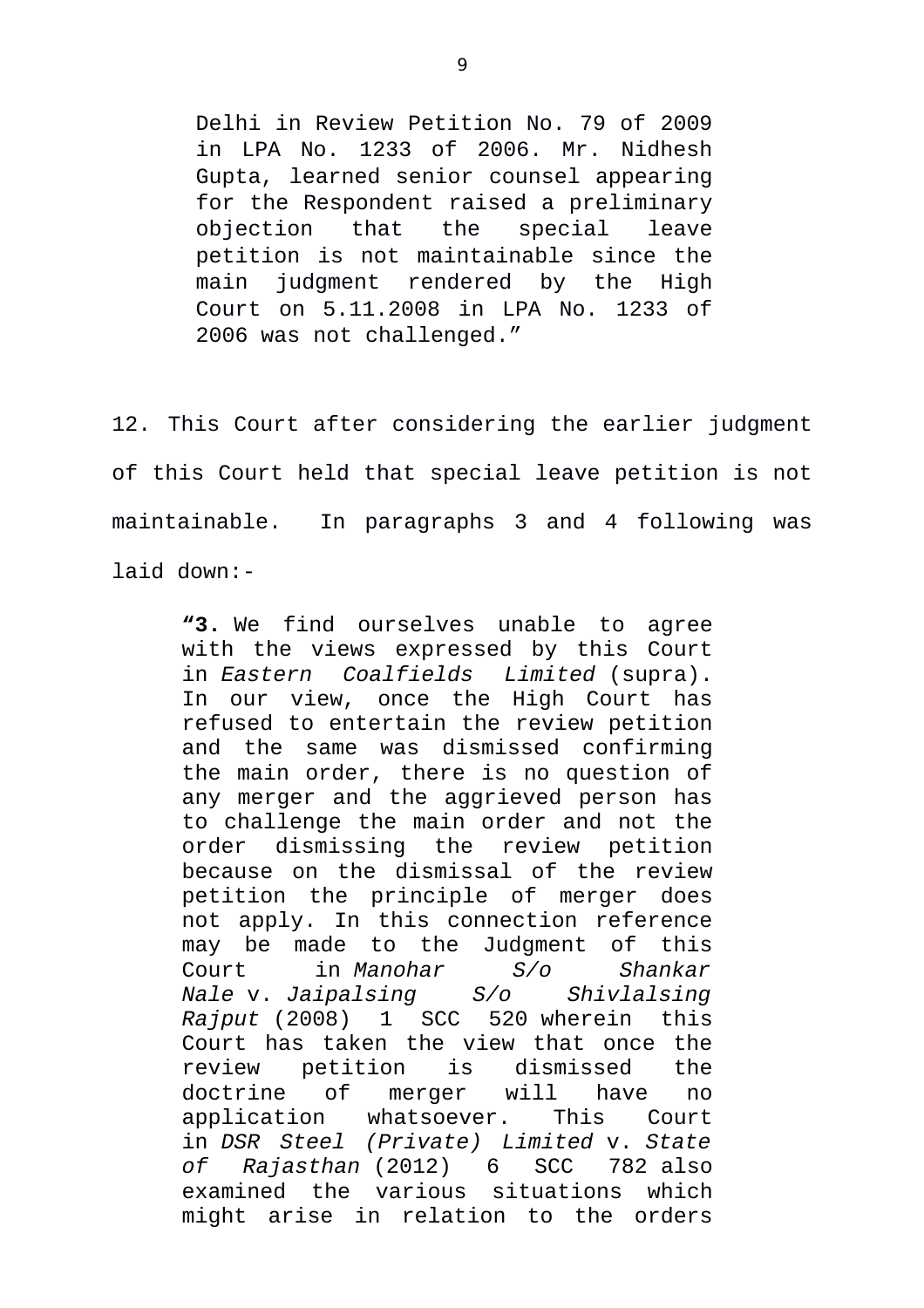passed in review petitions. Reference to paragraphs 25, 25.1, 25.2 and 25.3 is made, which are extracted below for ready reference:

> "25. Different situations may arise in relation to review petitions filed before a court or tribunal.

> 25.1. One of the situations could be where the review application is allowed, the decree or order passed by the court or tribunal is vacated and the [pic]appeal/proceedings in which the same is made are reheard and a fresh decree or order passed in the same. It is manifest that in such a situation the subsequent decree alone is appealable not because it is an order in review but because it is a decree that is passed in a proceeding after the earlier decree passed in the very same proceedings has been vacated by the court hearing the review petition.

> 25.2. The second situation that one can conceive of is where a court or tribunal makes an order in a review petition by which the review petition is allowed and the decree/order under review is reversed or modified. Such an order shall then be a composite order whereby the court not only vacates the earlier decree or order but simultaneous with such vacation of the earlier decree or order, passes another decree or order or modifies the one made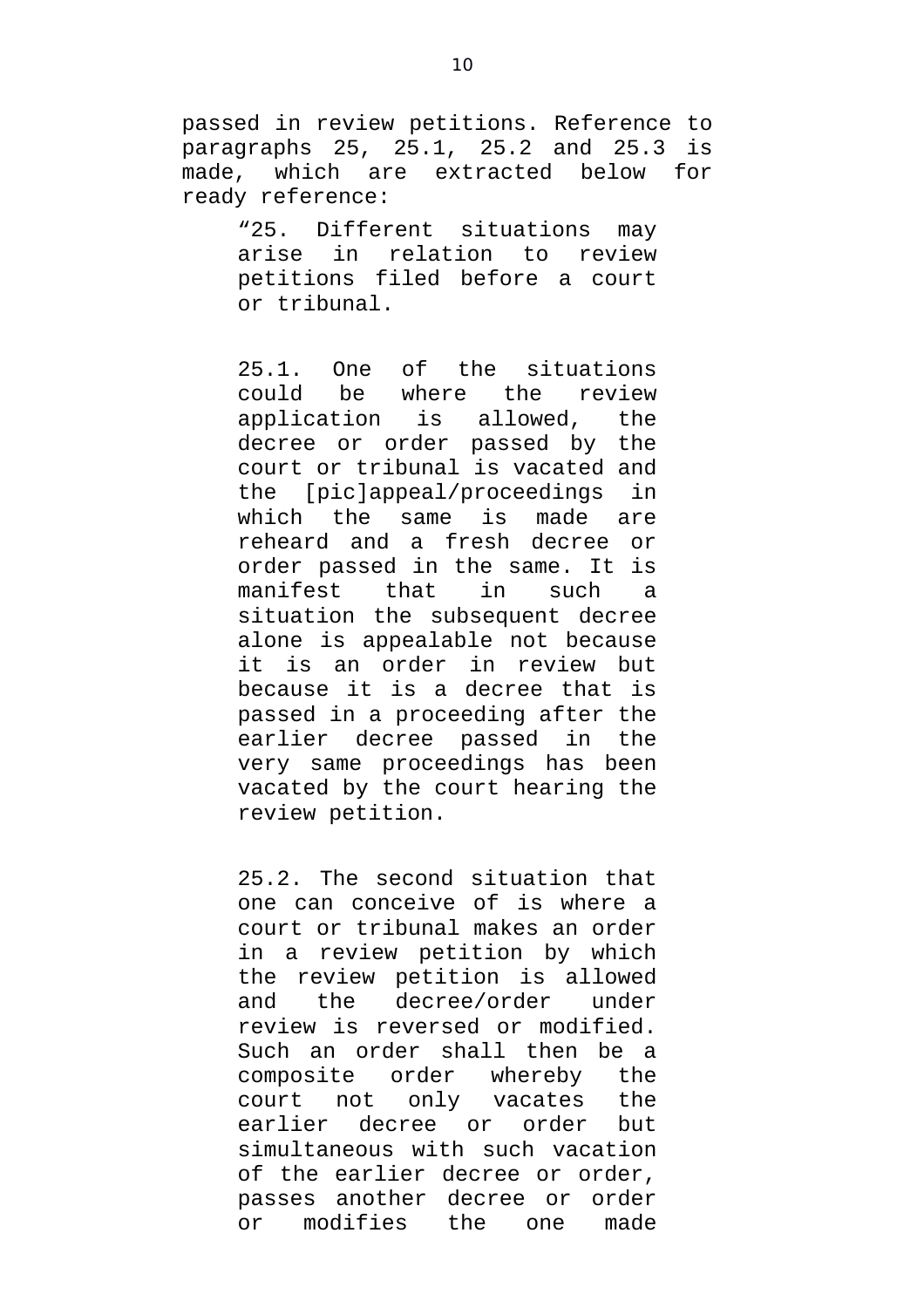earlier. The decree so vacated reversed or modified is then the decree that is effective for the purposes of a further appeal, if any, maintainable under law.

25.3. The third situation with which we are concerned in the instant case is where the revision petition is filed before the Tribunal but the Tribunal refuses to interfere with the decree or order earlier made. It simply dismisses the review petition. The decree in such a case suffers neither any reversal nor an alteration or modification. It is an order by which the review petition is dismissed thereby affirming the decree or order. In such a contingency there is no question of any merger and anyone aggrieved by the decree or order of the Tribunal or court shall have to challenge within the time stipulated by law, the original decree and not the order dismissing the review petition. Time taken by a party in diligently pursing the remedy by way of review may in appropriate cases be excluded from consideration while condoning the delay in the filing of the appeal, but such exclusion or condonation would not imply that there is a merger of the original decree and the order dismissing the review petition."

**4.** We are in complete agreement with the principle laid down by this Court in *DSR*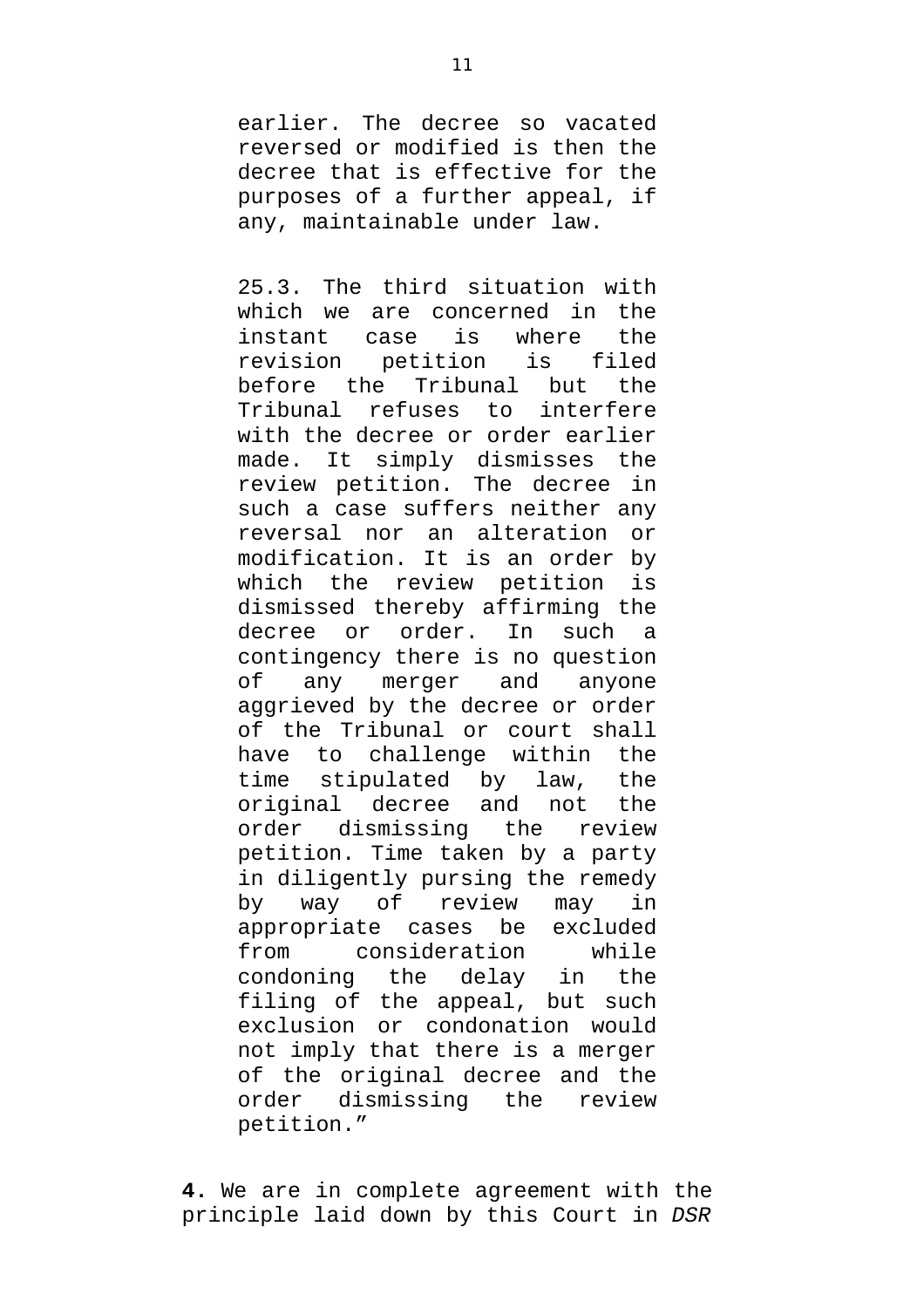*Steel (Private) Limited* (supra) and applying the 3rd situation referred to therein in paragraph 25.3, we are inclined to dismiss this special leave petition. We find force in the contention made by the learned senior counsel appearing for the respondent that this SLP is not maintainable, since the main order was not challenged but only the order passed in the review petition alone was challenged in this SLP. Hence, the SLP is, therefore, not maintainable and the same is dismissed.

13. We may also notice another elaborate judgment of this Court in **Bussa Overseas and Properties Private Limited and Anr. Vs. Union of India and Anr., (2016) 4 SCC 696.** In the above case also special leave petition was filed against the Division Bench judgment of the High Court rejecting the review petition. Facts have been noticed in paragraph 1, which is to the following effect:-

> "...............The present appeal is directed against the judgment and order dated 14-9-2004 passed by the Division Bench of the High Court of Judicature at Bombay in *Bussa Overseas & Properties (P) Ltd.* v. *Union of India* [Notice of Motion No. 62 of 2004, decided on 14-9-2004 (Bom)] whereby the High Court while dealing with an application of review has declined to condone the delay of 129 days in preferring the application for review and also opined that the application for review was totally devoid of merit.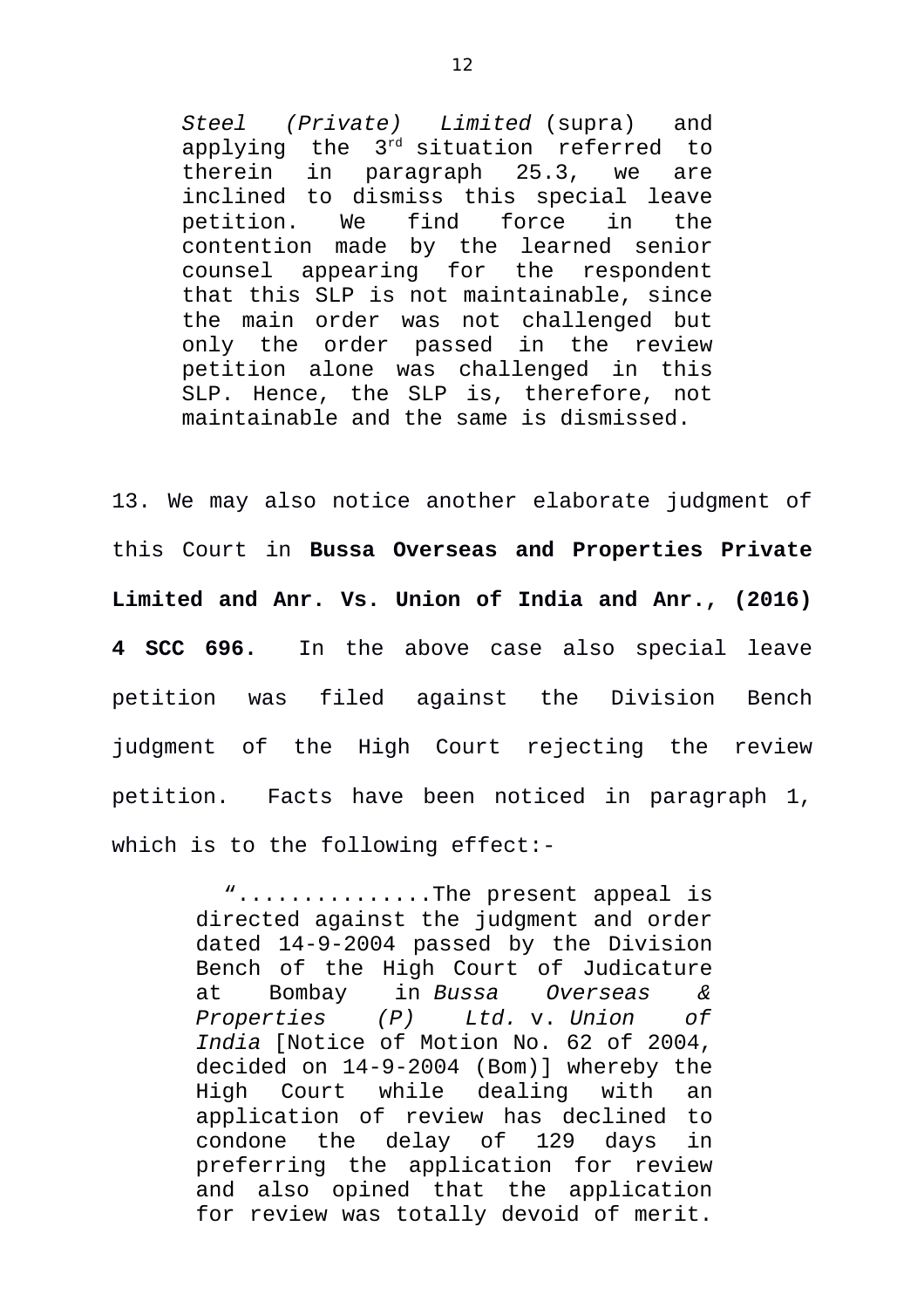The expression of the said view led to dismissal of the application for review."

14. In the above case, this Court noticed several earlier judgments and accepting the preliminary objection held that the special leave petition is not maintainable. Following was held in paragraphs 29 to 32:-

> **"29.** Needless to state that when the prayer for review is dismissed, there can be no merger. If the order passed in review recalls the main order and a different order is passed, definitely the main order does not exist. In that event, there is no need to challenge the main order, for it is the order in review that affects the aggrieved party.

> **30.** The decisions pertaining to maintainability of special leave petition or for that matter appeal have to be seemly understood. Though in the decision in *Shanker Motiram Nale* [*Shanker* Motiram *Nale* v. *Shiolalsing Gannusing Rajput*, (1994) 2 SCC 753] the two-Judge Bench referred to Order 47 Rule 7 of the Code of Civil Procedure that bars an appeal against the order of the court rejecting the review, it is not to be understood that the Court has curtailed the plenary jurisdiction under Article 136 of the Constitution by taking recourse to the provisions in the Code of Civil Procedure. It has to be understood that the Court has evolved and formulated a principle that if the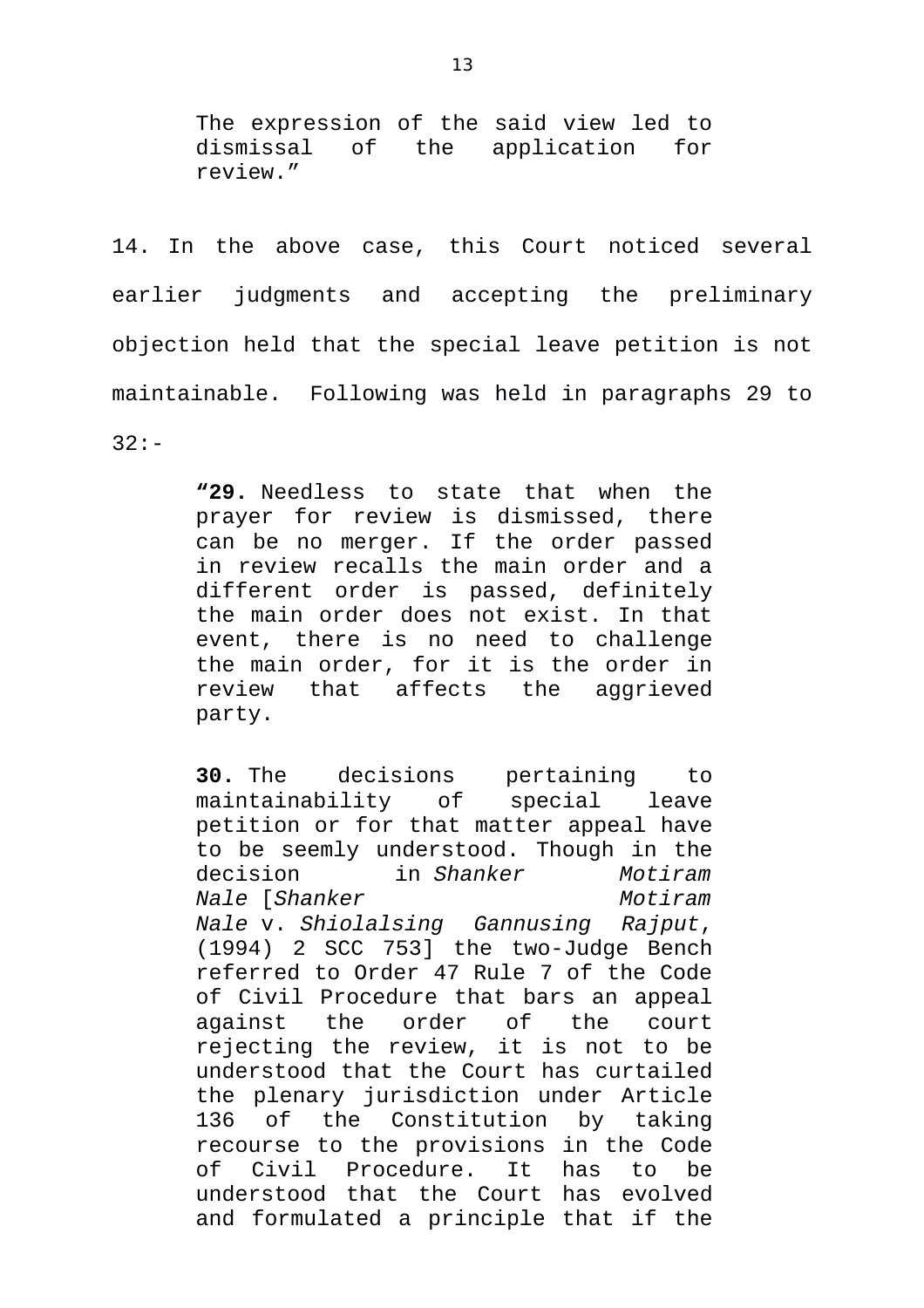basic judgment is not assailed and the challenge is only to the order passed in review, this Court is obliged not to entertain such special leave petition. The said principle has gained the authoritative status and has been treated as a precedential principle for more than two decades and we are disposed to think that there is hardly any necessity not to be guided by the said precedent.

**31.** In this context, we may profitably reproduce a passage from *State of A.P.* v. *A.P. Jaiswal* [(2001) 1 SCC 748] wherein a three-Judge Bench has observed thus: (SCC p. 761, para 24)

> "*24*. Consistency is the cornerstone of the administration of justice. It is consistency which creates confidence in the system and this consistency can never be achieved without respect to the rule of finality. It is with a view to achieve consistency in judicial pronouncements, the courts have evolved the rule of precedents, principle of stare decisis, etc. These rules and principle are based on public policy…."

**32.** In view of the aforesaid analysis, the submission of Mr. Gulati that all<br>the subsequent judgments are per the subsequent judgments are per incuriam as they have not taken into consideration the decision rendered in *Thungabhadra Industries Ltd.* [*Thungabhadra Industries Ltd.* v. *State of A.P.*, AIR 1964 SC 1372 : (1964) 5 SCR 174] is not correct.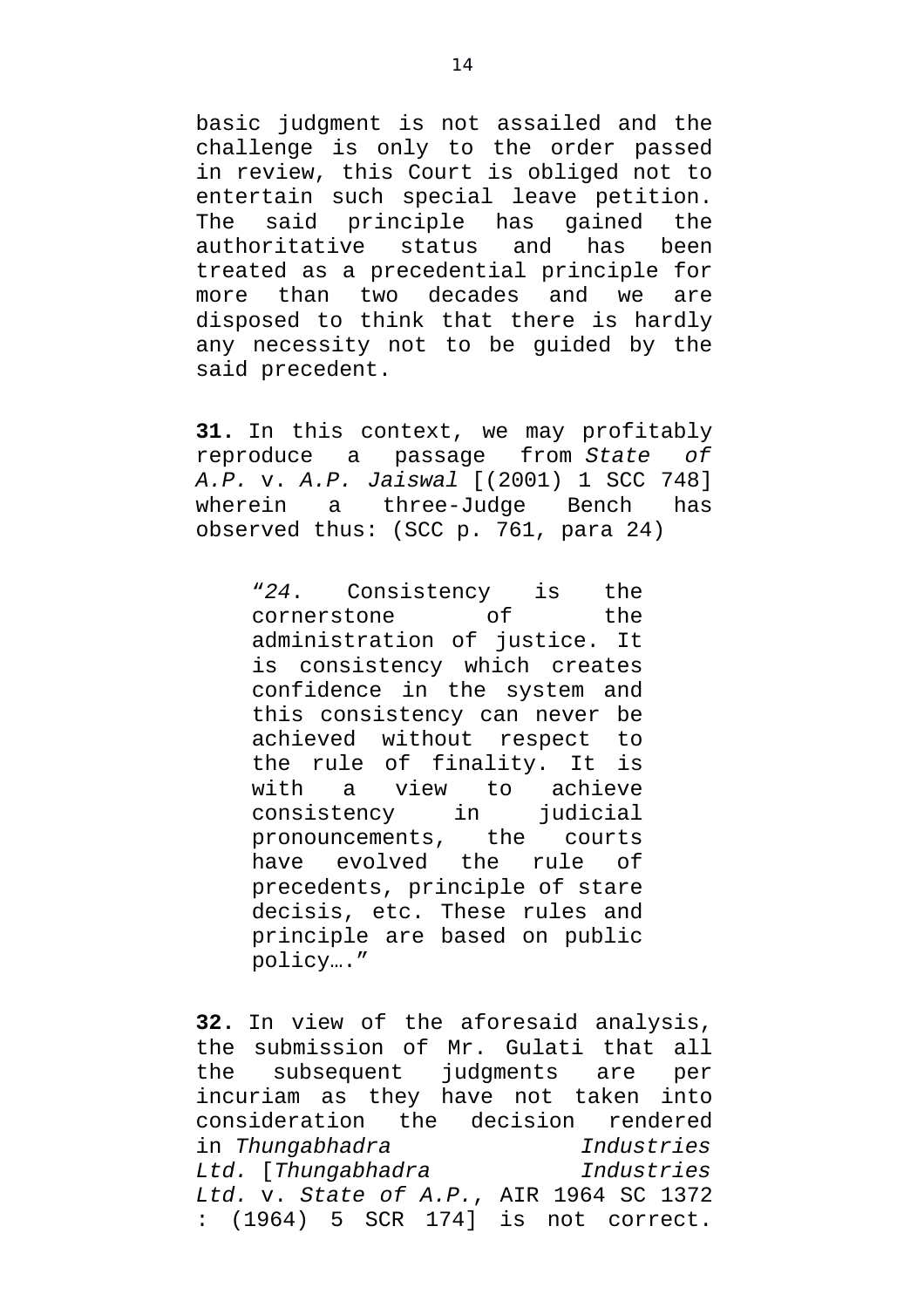Consequently, the appeal, being not<br>maintainable, stands dismissed. There stands dismissed. There shall be no order as to costs."

15. The rationale for not entertaining a special leave petition challenging the order of High Court rejecting the review petition when main order in the writ petition is not challenged can be easily comprehended. Against the main judgment the SLP having been dismissed earlier the same having become final between the parties cannot be allowed to be affected at the instance of petitioner. When the main judgment of the High Court cannot be effected in any manner, no relief can be granted by this Court in the special leave petition filed against order rejecting review application to review the main judgment of the High Court. This Court does not entertain a special leave petition in which no relief can be granted. It is due to this reason that this Court in **Bussa Overseas and Properties Private Limited and Anr. (supra)** has held that principle of not entertaining special leave petition against an order rejecting the review petition when main judgment is not under challenge has become a precedential principle. We